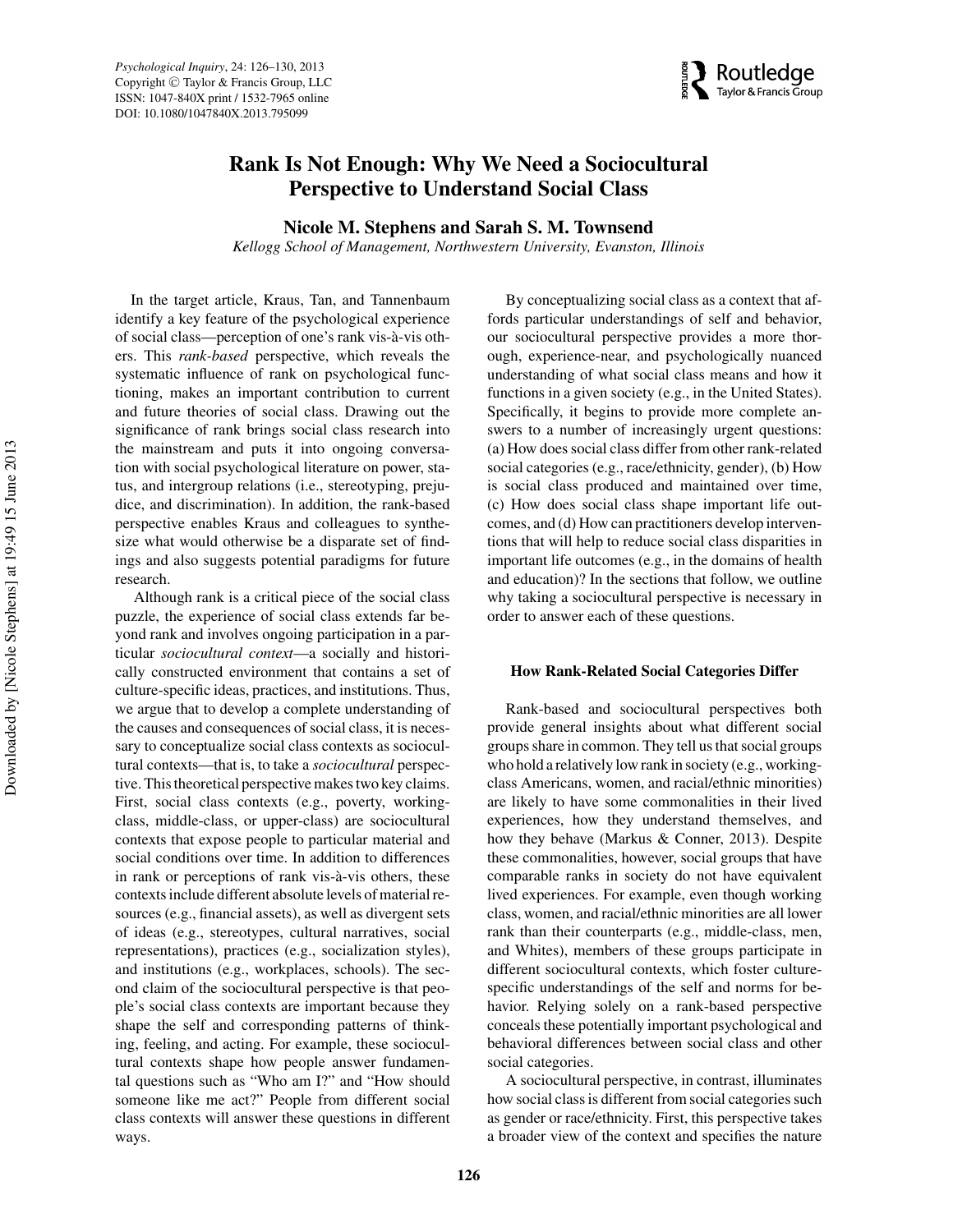and content of people's chronic experiences. By going beyond rank to consider a wide range of experiential factors, including, for example, people's absolute level of material resources (e.g., financial assets), experiences of socialization (e.g., in families or schools), and exposure to prevalent ideologies (e.g., the Protestant Ethic), a sociocultural perspective makes it possible to observe the systematic differences in the experiences of particular social groups. Second, a sociocultural perspective examines how particular chronic experiences in a given social class, gender, or race/ethnicity context foster culture-specific understandings of the self and norms for behavior.

Consider how a sociocultural perspective differentiates social class from gender. As sociocultural contexts, social class contexts not only afford a particular rank but also provide access to particular types of material resources, cultural capital, geographic mobility, and social connections with one's family and local community. Experiences in contexts with these conditions shape what people are able to do, as well as how they understand themselves and their behavior. For example, in response to limited material resources and high levels of constraint, people in working-class contexts often need to rely on others for material assistance and support, adjust themselves to situations, show sensitivity to their place in the hierarchy, and protect themselves against environmental threats. Over time, as people interact with their contexts in this way, these experiences afford a relatively interdependent way of being a person—a self that is not only socially responsive but also tough, strong, and resilient (Kusserow, 2004; Stephens, Fryberg, & Markus, 2011; Stephens, Markus, & Phillips, 2013; Stephens, Markus, & Townsend, 2007).

In the case of gender, although women and men differ in their relative rank, they also experience different societal roles (e.g., caretaking) and socialization practices (e.g., in families). Specifically, from a young age, women inhabit sociocultural contexts that continually seek to cultivate their relational skills. For example, when parents talk with girls compared to boys, they spend more time discussing emotions and emphasizing the importance of being sensitive to others' feelings. Moreover, parents and teachers often assign girls caretaking tasks that signal the importance of prioritizing others' needs (Cross & Madson, 1997). Over time, girls and women are shaped by these different societal roles, expectations, and activities. As a result, their contexts afford a sense of self that is relatively connected and relational in its orientation. Compared to the style of interdependence common in working-class contexts, the style of interdependence common among women is less centered around strength and toughness and more focused on cultivating relationships (e.g., being a mother and caretaker) and accommodating others' needs.

## **How Social Class Is Produced and Maintained**

Conceptualizing social class as a sociocultural context also allows us to understand how social class is produced and maintained over time. Specifically, a sociocultural perspective is necessary to illuminate the ways in which social class is built into the world, including how it is reinforced and reproduced through ideas, practices, interactions, and institutions (see Stephens, Fryberg, & Markus, 2012). A rank-based perspective on social class assumes that higher rank in the social class hierarchy necessarily confers greater value or status in society, and therefore does not examine how this process occurs. By contrast, a sociocultural perspective assumes that society actively produces the culture-specific value or status that becomes attached to different social classes. In other words, as Bourdieu (1979/1984) claimed, higher social class gets translated into what society defines as more valuable. For example, what it means to have "good taste" or to be "smart" or "cultured" is defined in a culture-specific way that becomes linked to the ideas, practices, and perspectives of the middle- and upper-class of society (Bourdieu & Passeron, 1977/1992). This sociocultural perspective thereby provides insight into both *how* and *what* value society assigns to different social classes.

Consider how the institution of education defines merit in the United States. Higher education often expects college students to pave their own path, express themselves, and make independent choices. These cultural norms are widely taken for granted as the only "right" way to be a student. Yet, they are not neutral. Instead, they reflect the perspectives of students from middle- and upper-class backgrounds, which serves to accord greater status or value to those perspectives (Stephens, Fryberg, Markus, Johnson, & Covarrubias, 2012; Stephens, Townsend, Markus, & Phillips, 2012). By defining middle-class cultural norms as "merit," universities create an institutional space that values middle-class ways of being and that signals to workingclass students that they do not belong or are unlikely to be successful there. As a result, the institution of education can serve to maintain and reproduce the existing social class hierarchy. As this example illustrates, to fully understand how social class is produced and maintained in society, it is important to examine the process through which society assigns value to different social classes (e.g., cultural norms in institutions).

## **How Social Class Shapes Important Life Outcomes**

Conceptualizing social class as a sociocultural context also broadens current understandings of how social class shapes important life outcomes, such as educational attainment and health. A rank-based perspective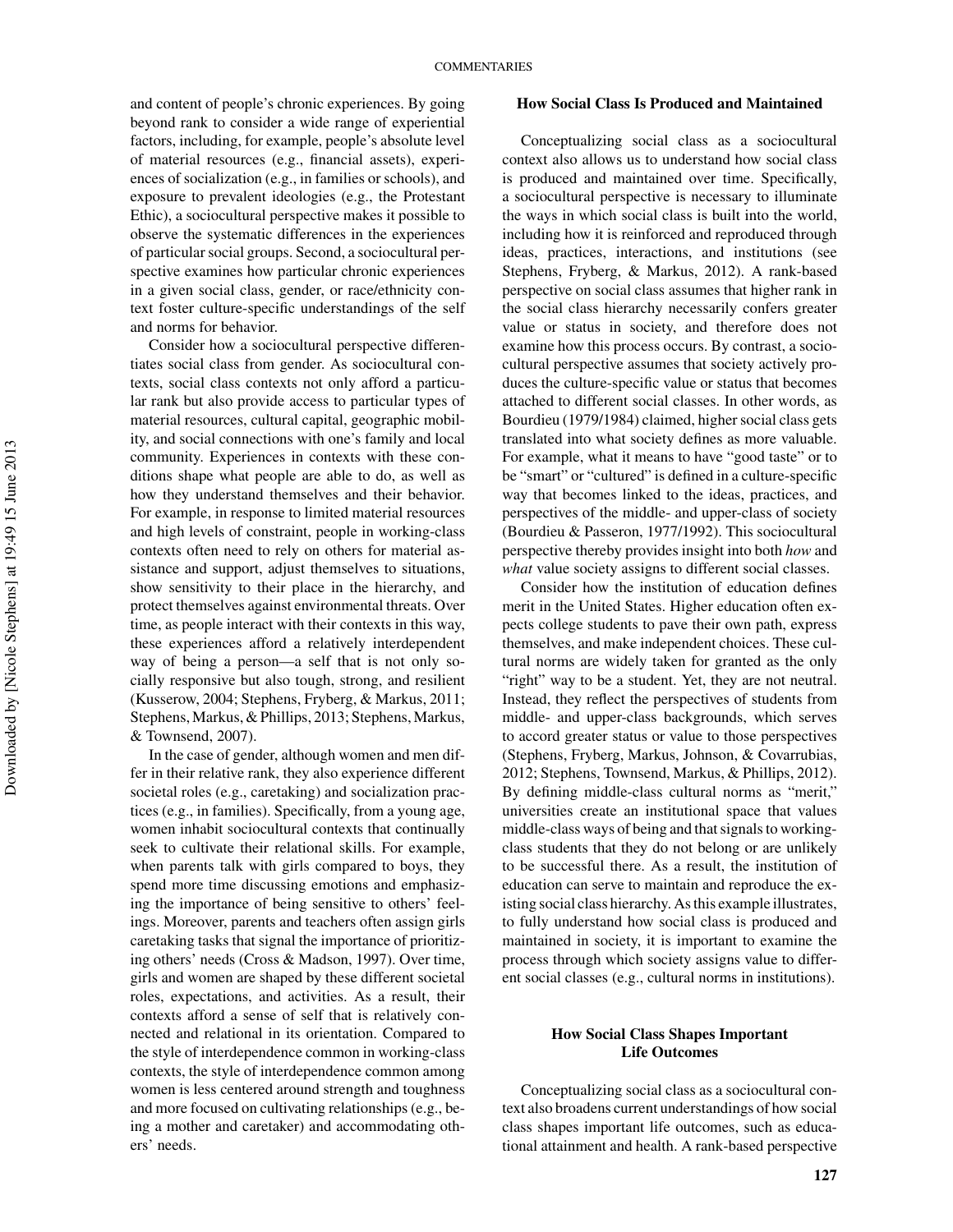on social class predicts that lower social class is associated with worse health and educational outcomes because of the negative life experiences attached to reduced rank vis-a-vis others. In the case of health, for ` example, lower perceived rank would produce worse health because it is linked with fewer opportunities to control or influence one's environment and more frequent exposure to environmental stressors (e.g., financial hardship, adverse work conditions). In contrast, a sociocultural perspective predicts that the negative life experiences attached to reduced rank need not lead to worse outcomes in health or education. Instead, the consequences of negative life events depend on how people interpret and respond to these events. These interpretations and responses are importantly shaped by people's experiences in particular social class contexts, which afford particular understandings of self and behavior.

Suggesting that social class contexts shape the effectiveness of a given coping style, Townsend, Eliezer, Major, and Mendes (2013) found that students who have previously participated in working- and middle-class contexts differ in their ability to cope with controllable versus uncontrollable stressors. Middleclass students, who are often guided by cultural norms to influence the situation (e.g., Stephens, Hamedani, Markus, Bergsieker, & Eloul, 2009), responded more effectively to stressors that were compatible with their cultural norms. That is, they showed more adaptive hormonal responses to controllable life stressors (i.e., personal rejection) than uncontrollable life stressors (i.e., discrimination). In contrast, working-class Americans, who are often guided by cultural norms to adjust to the situation, coped equally well with both types of stressors (Townsend et al., 2013).

Further revealing the importance of coping styles in shaping the consequences of stress, research indicates that lower social class rank is not universally associated with worse health outcomes. In fact, Chen and Miller (2012) argued that some people from lower rank social class backgrounds sidestep some of the negative health outcomes typically linked with lower social class rank because they adopt so-called shift and persist strategies for coping with adversity (i.e., adjusting oneself to the environment and enduring hardships with strength and optimism). For example, among adults from lower rank socioeconomic status (SES) backgrounds, the use of shift and persist strategies is associated with lower allostatic-load. Likewise, among lower rank SES children, greater use of shift and persist strategies was linked with inflammatory and asthma-related impairment similar to higher rank SES children (Chen & Miller, 2012).

To explain these different outcomes, our sociocultural perspective would examine how people's socioculturally shaped selves guide their interpretation of adversity and how these interpretations, as well as culture-specific behavioral norms, shape how people respond. These examples underscore the need to attend to how people understand themselves and the resulting cultural norms that guide their behavior across situations (e.g., shift and persist). Doing so will make it possible to better understand what it means to have a particular social class background and how that background is likely to impact the behaviors (e.g., coping styles) that shape peoples' life outcomes.

## **How to Reduce Disparities in Health and Education**

The sociocultural perspective on social class also makes it possible to develop more effective interventions to reduce social class disparities. A rank-based perspective assumes that social class disparities stem primarily from the negative individual experiences (e.g., lower control) attached to reduced rank. An intervention guided by this perspective would therefore seek to reduce the salience of differences in rank (e.g., asking students to wear uniforms) and thus the negative experiences resulting from those differences. In contrast, a sociocultural perspective suggests that such efforts are insufficient to reduce social class disparities for two key reasons. First, social class is signaled and affects individuals' educational and health outcomes through a broad range of individual and institutional factors that go beyond rank, such as having access to rigorous coursework (e.g., AP classes) or having the cultural capital needed to fully leverage available resources (e.g., knowing how to seek help from professors). Second, a sociocultural perspective recognizes that people's socioculturally shaped selves guide how they interpret, experience, and respond to a given situation (Oyserman & Destin, 2010; Stephens, Markus, & Fryberg, 2012). Thus, people who bring different selves to the situation will experience the "same" situation as a different reality.

In the domain of health, for example, reducing rank-related differences by simply educating people about the advantages of eating healthy food or making healthy food more accessible may not translate into more healthy eating habits because workingclass Americans also have different selves (e.g., understandings of who they are) and understandings of normatively appropriate behavior (e.g., assumptions about what someone like them should do). That is, they may not take advantage of greater knowledge about what to eat or better access to healthy food if they do not also see healthy food as self-congruent—that is, something for "someone like them." Armed with this broader understanding of how socioculturally shaped selves shape health behavior, an intervention guided by a sociocultural perspective would seek to change behavior (e.g., improve eating habits) in a way that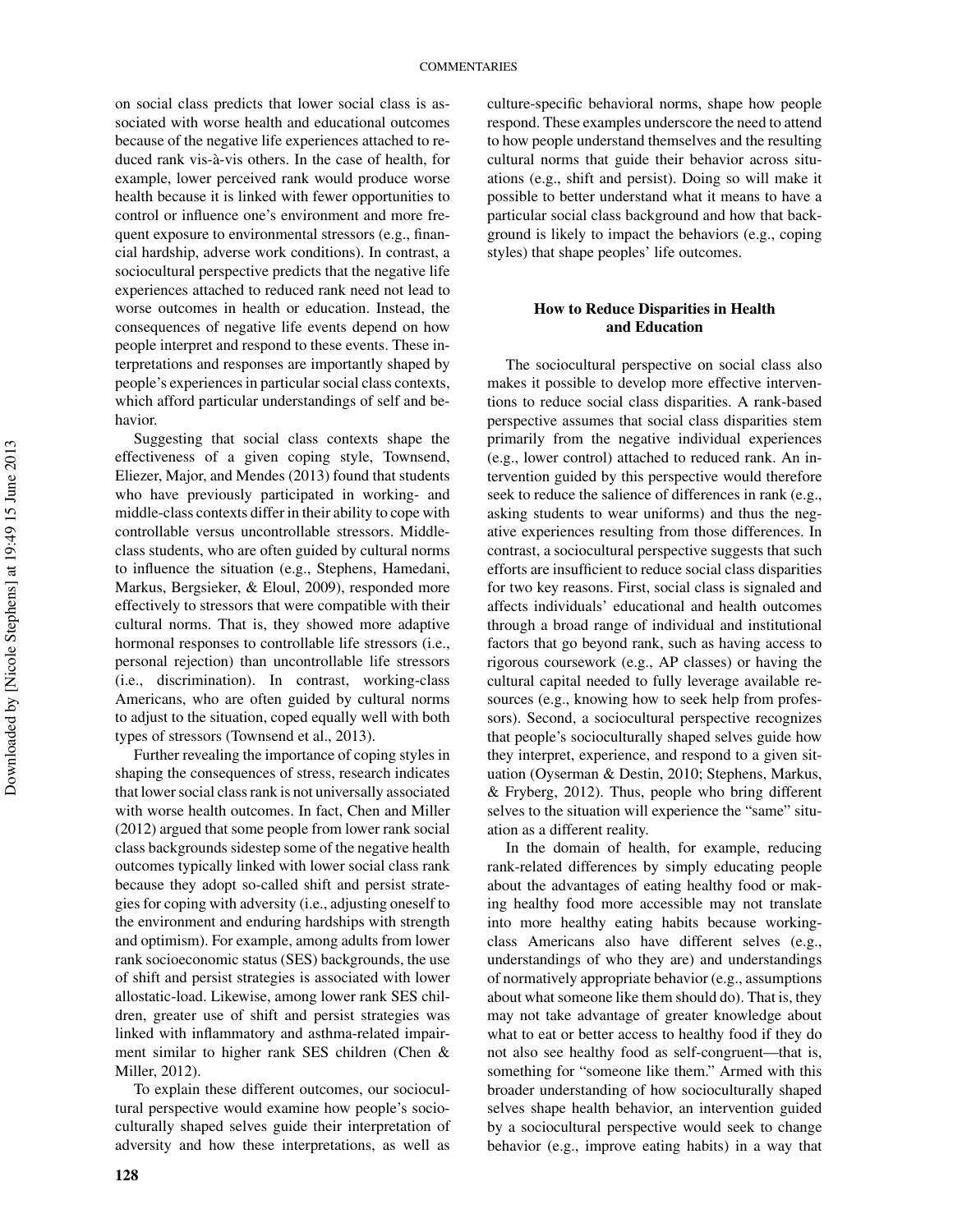acknowledges and leverages people's different understandings of themselves and of what "someone like them" should do. For example, healthy food could be linked with cultural norms common among workingclass Americans (e.g., eat healthy food to help your family or community; see Stephens, Markus, et al., 2012, for review).

In the domain of education, a sociocultural perspective would take seriously the fact that students from different social class backgrounds bring different socioculturally shaped selves to educational settings, and thus experience these settings quite differently. For example, a sociocultural perspective would attend to the ways in which students' backgrounds confer culturespecific strengths, challenges, and strategies for success in college. Equipped with this broader understanding of how social class matters, this perspective suggests that interventions should not ignore these different experiences (i.e., by being class-blind) or deny the importance of people's different realities or subjective experiences of academic settings. Consistent with this claim, our own intervention successfully reduced the social class achievement gap by educating incoming first-generation college students (i.e., students who do not have parents with four-year college degrees) about the role that their social class backgrounds play in shaping the college experience (Stephens, Hamedani, & Destin, 2013). This finding suggests that recognizing how social class matters is a powerful strategy for improving students' comfort in college and equipping them with the particular strategies that "students like them" need to more effectively navigate the college experience.

#### **Conclusions**

Why does social class predict whether people lead happy, healthy, and productive lives or experience lives characterized by poor mental health and chronic diseases? Why has the impact of social class on students' educational outcomes increased, rather than decreased, in the last 50 years? At a time of unprecedented inequality in American society, these questions are increasingly urgent and psychological science provides the tools to answer them. A rank-based perspective on social class sheds some light on these questions and opens a dialogue between social class research and other literatures in social psychology (e.g., power, status, intergroup relations). Perceiving that you are lower in rank vis-à-vis others is undoubtedly a key feature of social class. However, rank is just one piece of the social class puzzle.

To fully understand social class and begin to address the most pressing societal questions about the causes, consequences, and solutions to inequality, it is necessary to take a broader sociocultural perspective.

According to this perspective, social class contexts are conceptualized as sociocultural contexts that expose people to particular material and social conditions over time and that shape the self and corresponding patterns of thinking, feeling, and acting. Conceptualizing social class in this way makes visible important differences between social categories that might otherwise remain unseen from a rank-based perspective. It also provides novel insights into how social class is produced and maintained, how it shapes important life outcomes, and how we can develop interventions to help reduce social class disparities and ultimately pave the way toward a more healthy, well-educated, and productive citizenry.

#### **Note**

Address correspondence to Nicole M. Stephens, Kellogg School of Management, Northwestern University, 2001 Sheridan Road, Evanston, IL 60208. E-mail: n-stephens@kellogg.northwestern.edu

### **References**

- Bourdieu, P. (1984). *Distinction: A social critique of the judgment of taste* (R. Nice, Trans.). Cambridge, MA: Harvard University Press. (Original work published 1979)
- Bourdieu, P., & Passeron, J. C. (1992). *Reproduction in education, society and culture* (R. Nice, Trans.). London, UK: Sage. (Original work published 1977)
- Chen E., & Miller, G. E. (2012). "Shift-and-Persist" strategies: Why being low socioeconomic status isn't always bad for health. *Perspectives on Psychological Science*, *7*, 135–158.
- Cross, S. E., & Madson, L. (1997). Models of the self: Self-construals and gender. *Psychological Bulletin*, *122*, 5–37.
- Kusserow, A. (2004). *American individualisms: Child rearing and social class in three neighborhoods*. New York, NY: Palgrave Macmillan.
- Markus, H. R., & Connor, E. (2013). *Clash! 8 cultural conflicts that make us who we are*. New York, NY: Hudson Street Press.
- Oyserman, D., & Destin, M. (2010). Identity-based motivation: Implications for intervention. *The Counseling Psychologist*, *38*, 1001–1043.
- Stephens, N. M., Fryberg, S. A., & Markus, H. R. (2011). When choice does not equal freedom: A sociocultural analysis of agency in working-class American contexts. *Social and Personality Psychology Science*, *2*, 33–41.
- Stephens, N. M., Fryberg, S. A., & Markus, H. R. (2012). It's your choice: How the middle-class model of independence disadvantages working-class Americans. In S. T. Fiske & H. R. Markus (Eds.), *Facing social class: How societal rank influences interaction* (pp. 87–106). New York, NY: Russell Sage Foundation.
- Stephens, N. M., Fryberg, S. A., Markus, H. R., Johnson, C., & Covarrubias, R. (2012). Unseen disadvantage: How American universities' focus on independence undermines the academic performance of first-generation college students. *Journal of Personality and Social Psychology*, *102*, 1178–1197.
- Stephens, N. M., Hamedani, M. G., & Destin, M. (2013). *Navigating the social class divide: A diversity education intervention improves the academic performance of first-generation college students and the college transition for all students*. Manuscript under review.